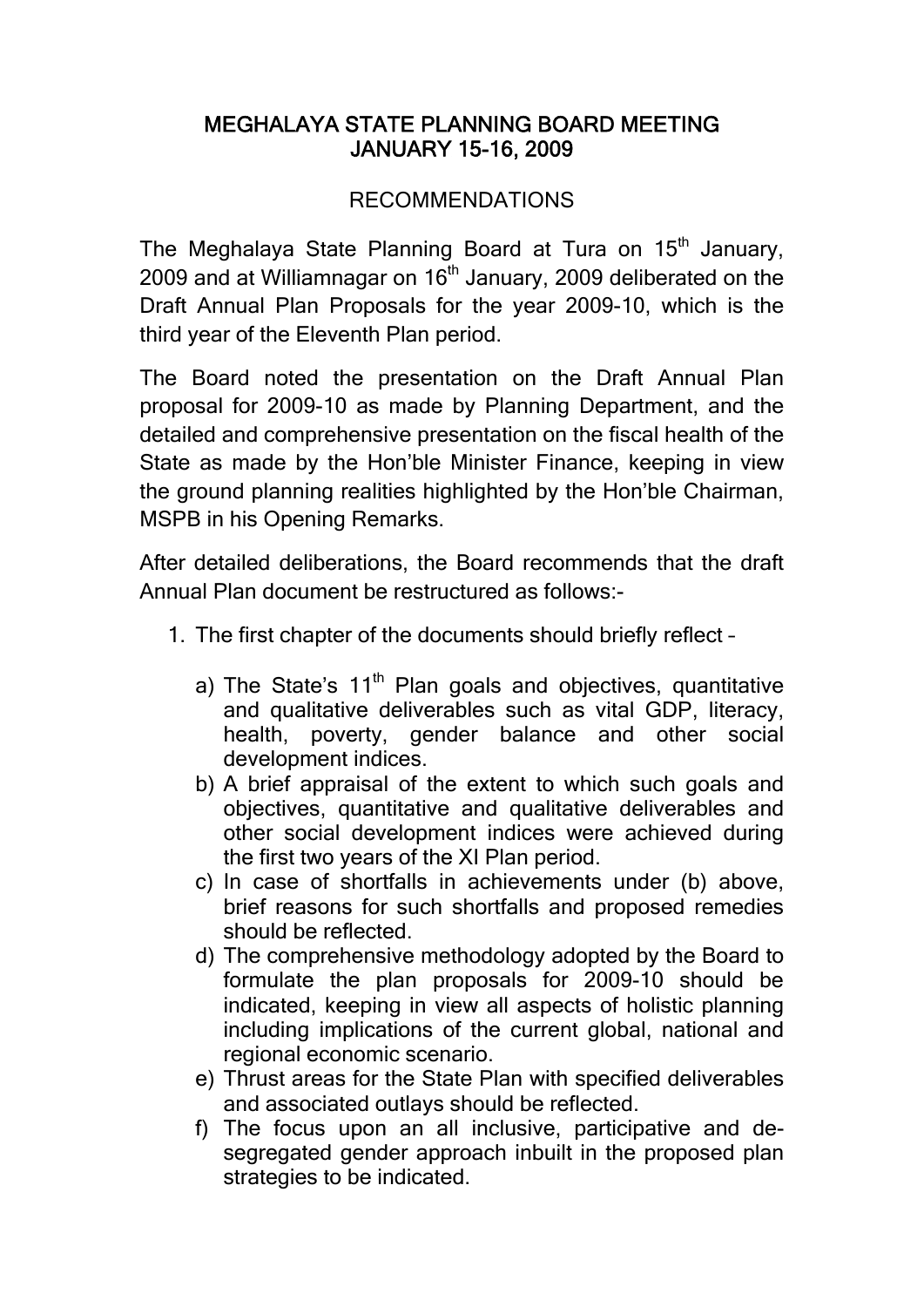- g) Special focus on the need for rural as well as urban development programmes to be participative, gender desegregated and sustainable so that the State can take fullest advantage of the benefits which accrue under the 73<sup>rd</sup> and 74<sup>th</sup> Amendment of the Constitution.
- 2. The second chapter of the Plan document should briefly reflect:
	- a) The deliverables and the qualitative and quantitative outcome indicators proposed for the year 2009-10.
	- b) How the inter-sectoral allocations are based on the deliberations of the Board, and the consequential recommendations of the Board's Working Group.
- 3. Keeping in view the deliberations and the consequential recommendations of the Board's Working Groups made at the Board's Meetings held at Shillong on 03-04 October 2008, the Board feels that the fiscal allocations proposed for the under mentioned focal plan sectors, namely-
	- 1. Crop husbandry and Horticulture,
	- 2. Tourism,
	- 3. General Education,
	- 4. Technical Education: Including Gendered Skill development.
	- 5. Health-care
	- 6. Water Supply and Sanitation
	- 7. Industrial Infrastructure Development
	- 8. Programmes for promoting Scientific Mining, and
	- 9. Non-Conventional Sources of Energy

In the Draft Annual Plan proposals for 2009-10 are grossly inadequate and need to be reviewed and substantially stepped up while finalizing and firming-up the aforesaid Annual Plan proposals.

However, the Board noted the statement made by the Commissioner & Secretary, Planning that substantial additional funding for these and other sectors have been proposed under Central Sector, Centrally Sponsored and other Institutionally funded Programmes, but these are not reflected in the Draft Annual Plan document. As such, the plan allocations reflected in the Draft Annual Plan document do not represent the total fiscal allocation which is likely to be available to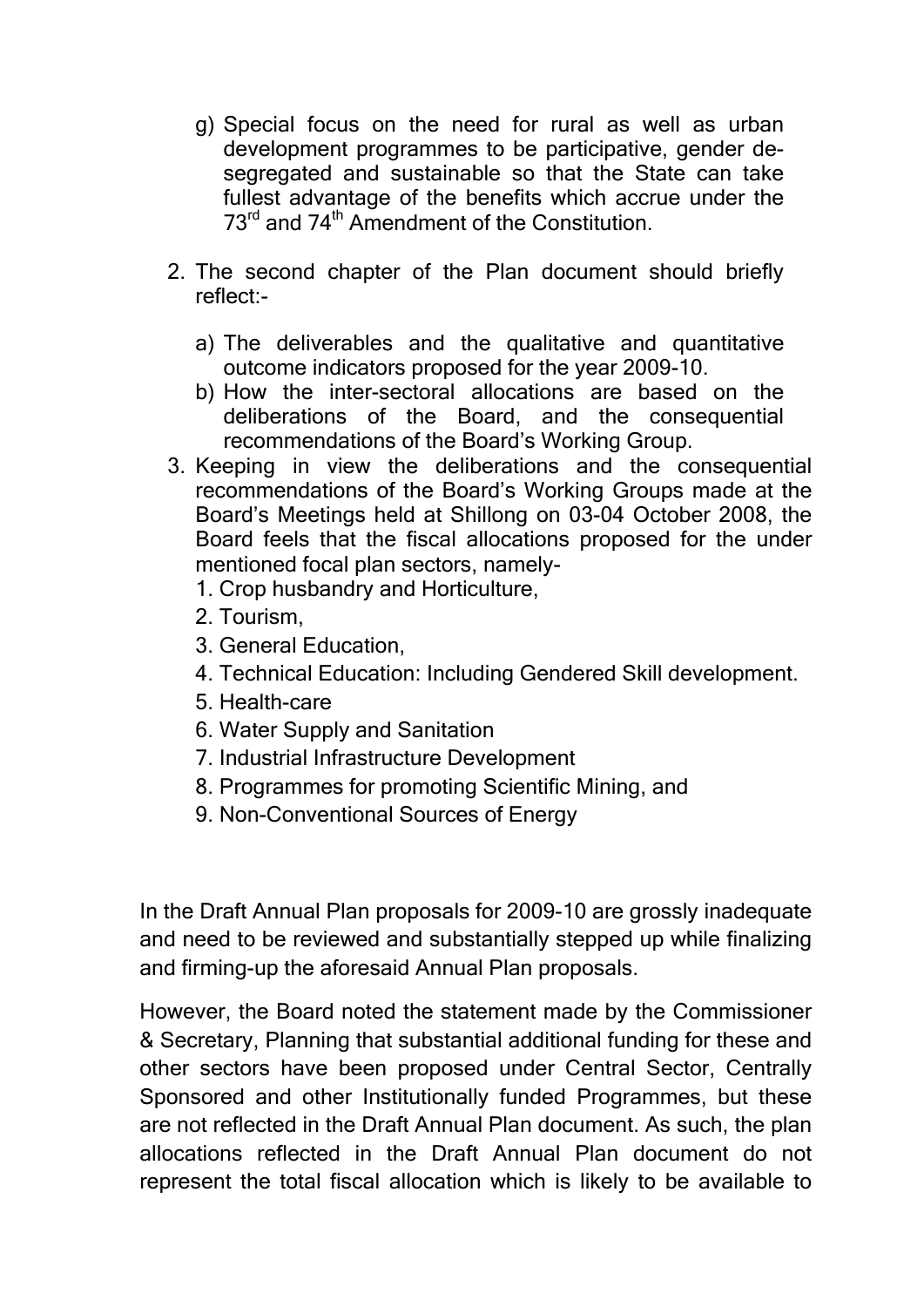any of the aforesaid nine focal and other relevant sectors. The Board, therefore, feels that this position needs to be fully analyzed, reflected in the Draft Annual Plan document and suitably harmonized while reviewing, the need or otherwise to suitably step-up the proposed allocations, as per the recommendation reflected in para 3 above.

- 4. The Board further noted that while the Draft Annual Plan proposal amounts to Rs.2500 crores, the Hon'ble Finance Minister stated in the course of his presentation on the State's fiscal resources that the comfortable aggregate availability of fiscal resources for the next year's annual plan was around Rs. 948.00 Crores. He added that in the best possible fiscal scenario, it was unlikely that more than Rs.1780.00 crores would be available to fund the said annual plan inclusive of Central Devolutions, Grants and ACA. As such, while it may be strategically in order to keep the proposed annual plan size at the level of Rs.2500.00 crores, it is desirable to carry out an internal excersise projecting alternative Annual Plan scenarios including one at the set likely level of Rs.1780.00 crores.
- 5. The Board also recommends that a MIS-aided mechanism be put in place to review and monitor the implementation of schemes and to periodically keep the Board apprised of the progress.
- 6. the Board also recommends that performance under major plan programmes should be periodically audited including gender audit by independent external agencies, to enable timely mid-course corrections of plan implementation strategies, if necessary
- 7. The Board took note of the high proportion of plan revenue expenditure to capital plan outlay, which has been increasing over the years. The Board recommends that affective steps should be taken to gradually bring down the said proportions, through proper deployment or re-deployment of manpower, cost effective control of maintenance expenses and management of the State's Plan loan portfolios and consequential debt-service burden.
- 8. The Board also recommends that keeping in view the recommendations of the 96<sup>th</sup> Session of the National Science Congress held at Shillong from 3<sup>rd</sup>-7<sup>th</sup> January, 2009, Additional